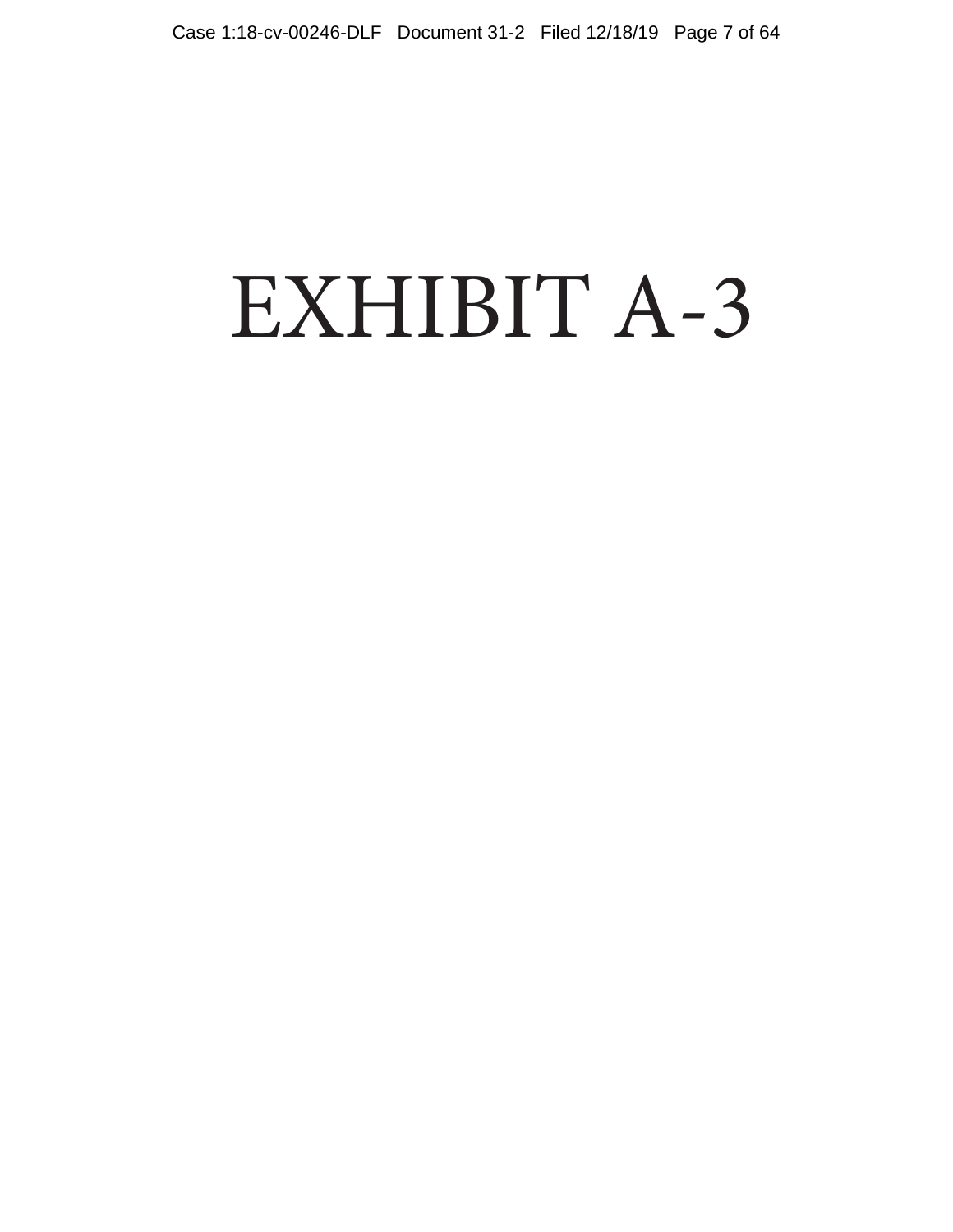#### **Slattery, Elizabeth (Federal)**

| From:    | Alan Turley <alan.turley@trade.gov></alan.turley@trade.gov> |  |
|----------|-------------------------------------------------------------|--|
| Sent:    | Saturday, March 17, 2018 8:33 AM                            |  |
| To:      | Teramoto, Wendy (Federal); Leach, Macie (Federal)           |  |
| Subject: | $(b)$ $(4)$<br>Re:l                                         |  |

(b)(5) DPP

I will come up on Monday.

Rgds.

Get Outlook for iOS

**From:** Teramoto, Wendy (Federal) <WTeramoto@doc.gov> Sent: Saturday, March 17, 2018 8:16:08 AM **To:** Leach, Macie (Federal) **Cc:** Alan Turley Subject: Re (b) (4)

CC'ing Alan Turley who would know the players. Alan. Please come by sometime Monday if you can to discuss in person. Thanks. W

Sent from my iPhone

On Mar 16, 2018, at 2:07 PM, Leach, Macie (Federal) <SLeach@doc.gov> wrote:

I think I should flag for Maggi?

| From: Wilbur Ross [mailto]                                   |           | $(b)$ (6) non-Gov |  |
|--------------------------------------------------------------|-----------|-------------------|--|
| Sent: Friday, March 16, 2018 2:03 PM                         |           |                   |  |
| <b>To:</b> Michael Del Giudice $\triangleleft$               | (b)(6)    | @mcmglobal.com>   |  |
| Cc: Leach, Macie (Federal) <sleach@doc.gov></sleach@doc.gov> |           |                   |  |
| <b>Subject:</b> Re:                                          | (b) $(4)$ |                   |  |

Dear mike, please use my official email. wlross@doc.gov. I had met with your client some time ago when I was in the private sector. The request for a letter like this is a bit unusual. Please help me to understand its purpose Wilbur Ross

Sent from my iPhone

On Mar 15, 2018, at 6:44 PM, Michael Del Giudice <  $(b)(6)$  @mcmglobal.com> wrote: (b)(6)

Dear Secretary Ross:

Good to see you again at our mutual friend John Hendrickson's "annual 50<sup>th</sup>" year old birthday party. He and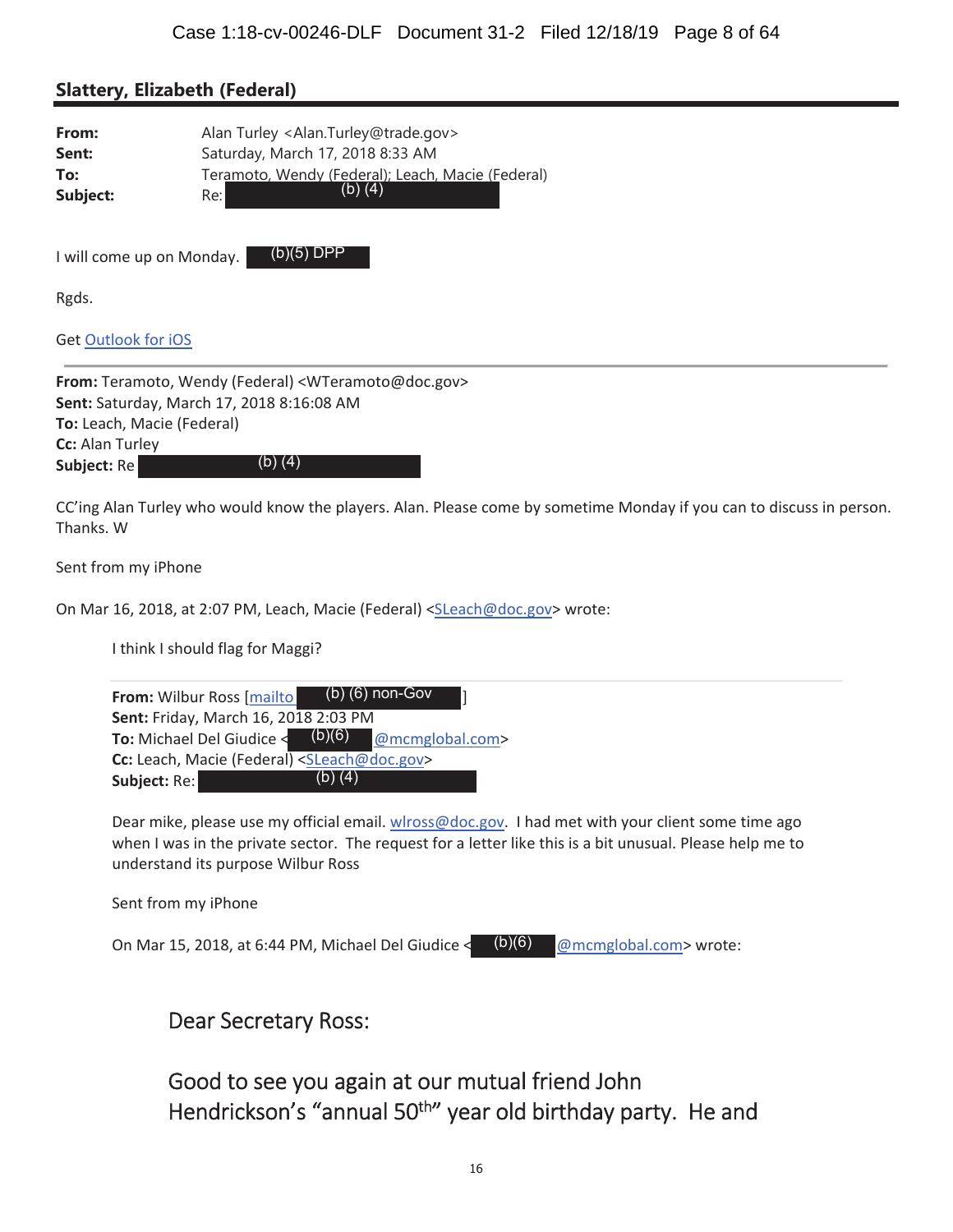Case 1:18-cv-00246-DLF Document 31-2 Filed 12/18/19 Page 9 of 64

Marylou have got to be one of the more unique couples ever, truly wonderful people.



I currently chair a private equity firm in New York, Carnegie Hudson Resources LLC. One of our clients is Wanxiang America Corporation, which has been operating successfully in the USA since 1994. It is a privately-owned global company and employs more than 18,000 people, half of which are located throughout 26 states in the USA. Since 2010, the company has invested more than \$10 billion in the U.S. An additional summary of Wanxiang Corp is being sent under separate email.

The CEO of the American company, Mr. Pin Ni, is a son-in-law of the founder and has resided in Chicago for the past 25 years. Naturally, he is most interested in having a good relationship with President Trump, you and the administration which would be important to the company's decision to  $\frac{(b)(4)}{2}$ 

It would be very important to Mr. Ni if he could have a letter signed by the President to signal to his corporate board and employees that the President and the Administration acknowledge (b) (4)

I would ask that you review the attached material about the company and strongly consider this request. A draft letter is attached.

Hope all is well, and expect we'll catch up once again in Palm Beach.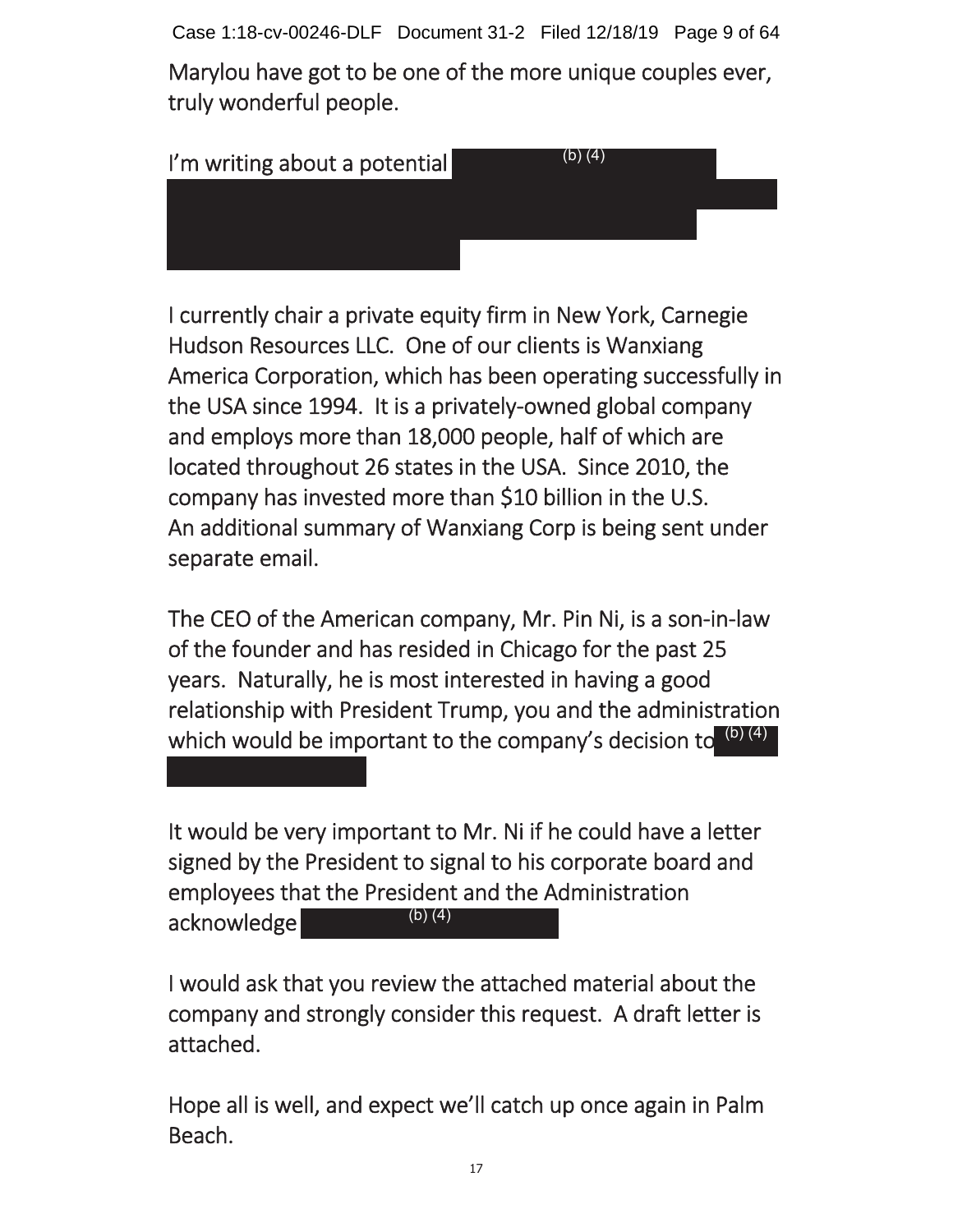### All the best,

### Mike

Michael J. Del Giudice Carnegie Hudson Resources LLC 152 W.  $57<sup>th</sup> Street - 52<sup>nd</sup> Floor$ New York, NY 10019 (212) 218-4078 (Phone) (Mobile) (b)(6) **@carnegiehud.com**  $(b)(6)$ 

<Letter (President Trump to Wanxiang) 2018-03-14.docx>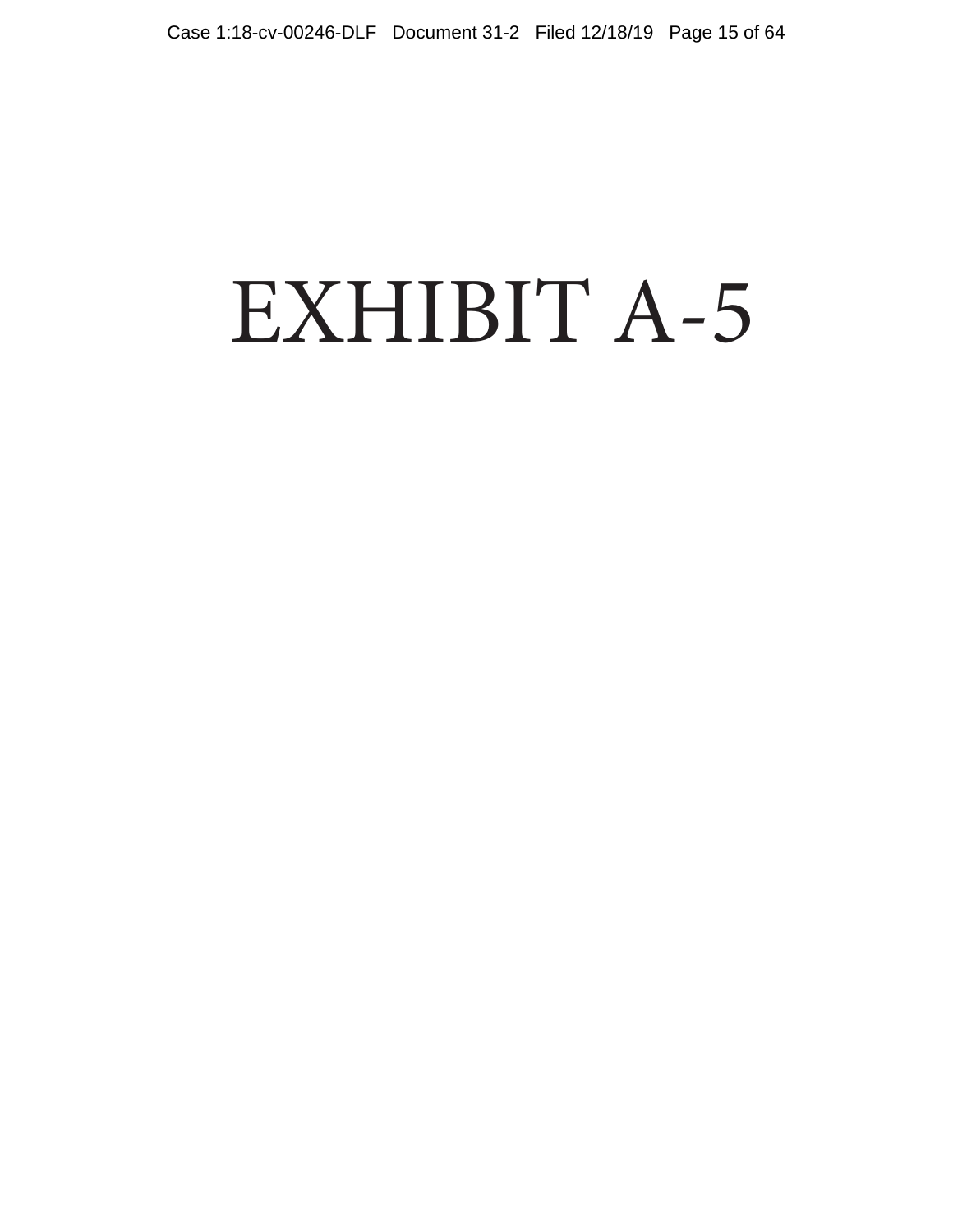| From:    | Alexander, Brooke (Federal)                                                       |
|----------|-----------------------------------------------------------------------------------|
| To:      | <b>Wilbur Ross</b>                                                                |
| Cc:      | Teramoto, Wendy (Federal)                                                         |
| Subject: | Fwd: Stakeholder Document for Trip to Japan - Western Digital / Toshiba Situation |
| Date:    | Tuesday, April 18, 2017 6:26:59 PM                                                |

Sent from my iPad

Begin forwarded message:

**From:** Mark Long <  $(b)(6)$   $Qwdc.com$ **Date:** April 18, 2017 at 5:53:08 PM EDT **To:** Wilbur Ross <  $(b)(6)$   $\qquad \qquad \boxed{Qicloud.com}$ **Cc:** Wilbur Ross <wlross@doc.gov>, Travis Mosier < (b)(6) (atrade.gov> **Subject: Re: Stakeholder Document for Trip to Japan - Western Digital / Toshiba Situation**

Secretary Ross:

We greatly appreciate any support you can provide for a US company solution. We will ensure it is good for all the US and Japanese stakeholders.

I am in Tokyo this week and I understand you are meeting with a number of companies today regarding US - Japanese collaboration. The head of our Japan semiconductor business is attending and I was planning on attending, but we were told only one representative per company. I completely understand the limit. If, however, it would be OK for me to attend, it would be great to hear how other companies are thinking about collaborating.

If not, I hope you get a chance to meet Koike-san, President of Sandisk, Japan. He is a fantastic executive and semiconductor industry leader who fully embraces the vision of a long-term US and Japanese strategic alliance made stronger through company-level collaboration.

Thank you, Mark Sent from my iPhone On Apr 16, 2017, at 4:19 AM, Wilbur Ross <  $(b)(6)$  @icloud.com > wrote: I will try my best. Wilbur Ross Sent from my iPhone On Apr 15, 2017, at 1:32 AM, Mark Long < (b) (6)  $\qquad \qquad \boxed{\omega \text{wdc.com}}$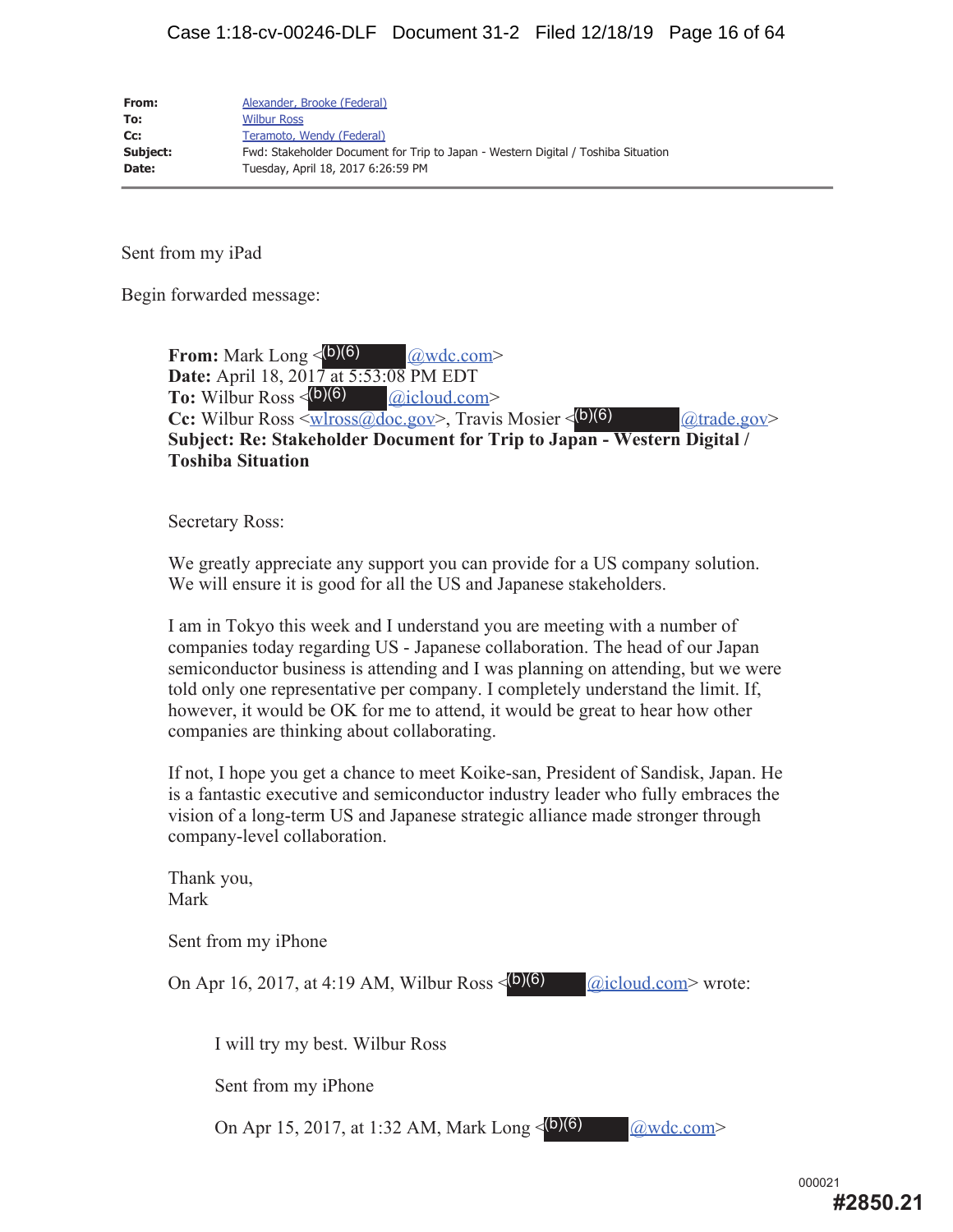wrote:

Dear Secretary Ross:

As discussed during our meeting, attached please find a discussion document for Japanese stakeholders that has been translated into Japanese. It is based on the document I provided to you, but has been updated for the Japanese audience. I will send a version in English by separate email.

Thank you very much for your guidance and interest in this critical situation for the future of the U.S. non-volatile memory (NAND) industry. (b)(4)



I will be traveling to Tokyo next week and have scheduled meetings with a number of key stakeholders, including METI and  $(b)(4)$  . I will be providing them with our latest transaction framework for addressing the Toshiba challenges.

I know you have many important issues to discuss with the Japanese leaders during your trip. We greatly appreciate any support you can provide for a U.S. solution led by Western Digital that addresses the needs of all the key Japanese stakeholders.

Thank you, Mark

Mark P. Long Chief Strategy Officer & Chief Financial Officer Western Digital Corporation 5601 Great Oaks Parkway San Jose, CA 95119 @wdc.com o: 408-717-<mark>(b)</mark> m: (b)(6)  $_{\mathsf{e}}^{_{\mathsf{f}}\mathsf{(b)}\mathsf{(6)}}$ (6)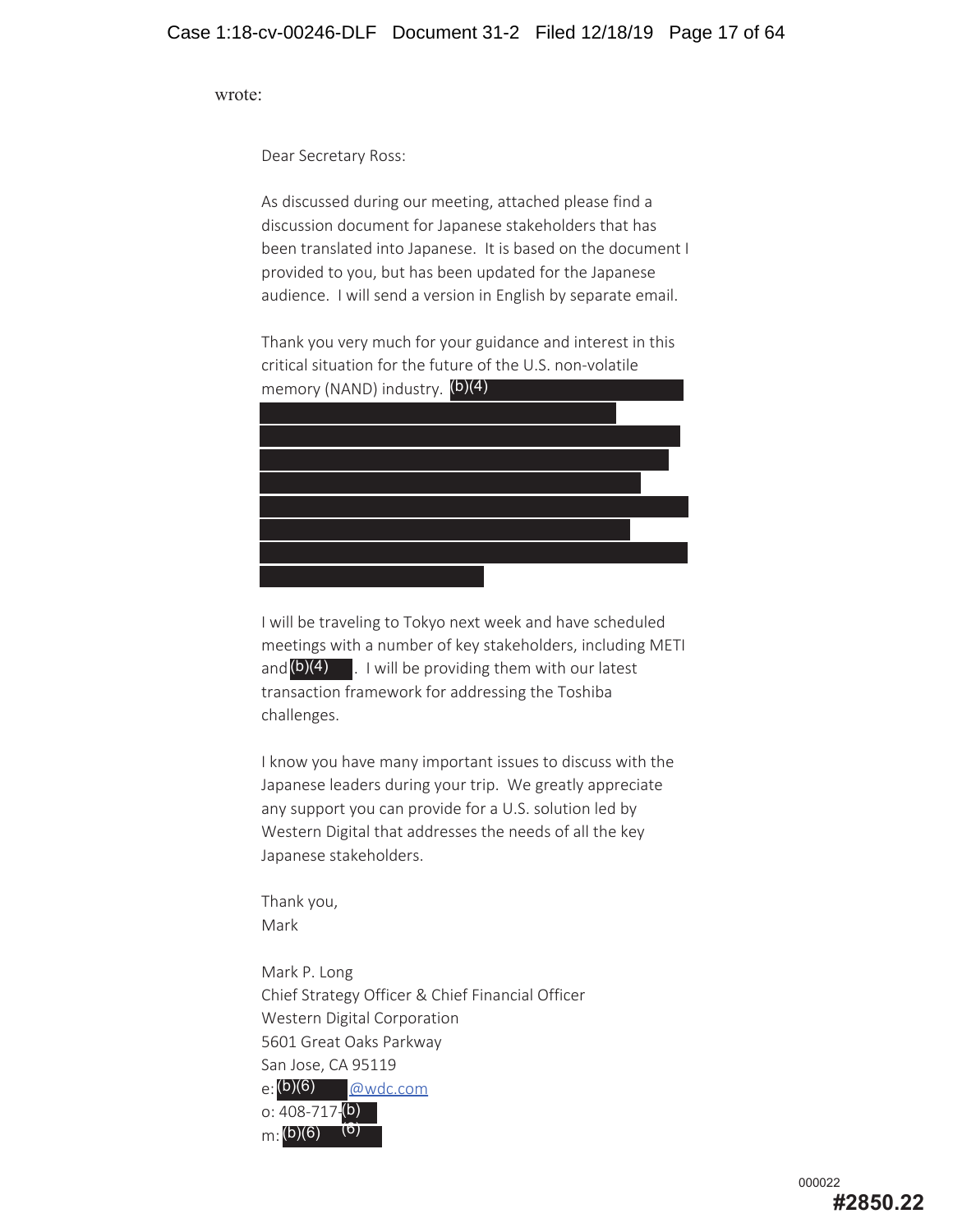Assistant: Maria Allen ( @wdc.com, 408-717- (b)(6) ) (b)  $\overline{\phantom{a}}$ 

Western Digital Corporation (and its subsidiaries) E-mail Confidentiality Notice & Disclaimer: This e-mail and any files transmitted with it may contain confidential or legally privileged information of WDC and/or its affiliates, and are intended solely for the use of the individual or entity to which they are addressed. If you are not the intended recipient, any disclosure, copying, distribution or any action taken or omitted to be taken in reliance on it, is prohibited. If you have received this e-mail in error, please notify the sender immediately and delete the e-mail in its entirety from your system.

 $\leq$ (Japanese) 04 14 HC US JP stakeholder TJ vF.pdf>

Western Digital Corporation (and its subsidiaries) E-mail Confidentiality Notice & Disclaimer:

This e-mail and any files transmitted with it may contain confidential or legally privileged information of WDC and/or its affiliates, and are intended solely for the use of the individual or entity to which they are addressed. If you are not the intended recipient, any disclosure, copying, distribution or any action taken or omitted to be taken in reliance on it, is prohibited. If you have received this e-mail in error, please notify the sender immediately and delete the e-mail in its entirety from your system.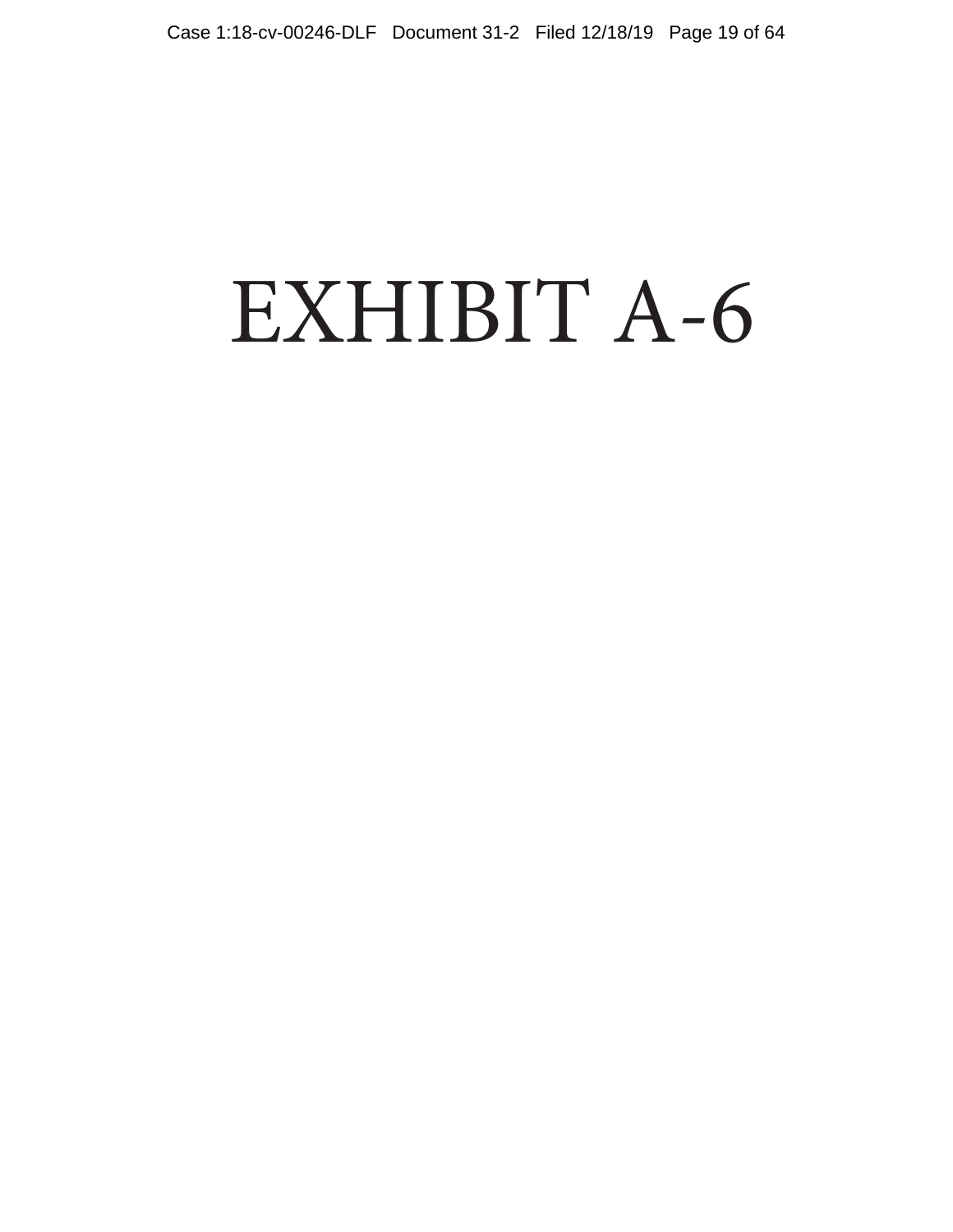| From:    | Comstock, Earl (Federal)                                                                                                            |
|----------|-------------------------------------------------------------------------------------------------------------------------------------|
| To:      | Borman, Matthew, Hill, Daniel                                                                                                       |
| Cc:      | Teramoto, Wendy (Federal), Rockas, James (Federal), Wilbur Ross                                                                     |
| Subject: | Fwd: Urgent Request for Meeting - Rice Hadley Gates Advisors on Japanese Situation with Potential National<br>Security Implications |
| Date:    | Thursday, March 30, 2017 9:59:25 PM                                                                                                 |

Hi Matt and Dan. See the email below. Your thoughts or recommendations would be appreciated. I am out of the office tomorrow. Wendy will be working with Dina to set up a meeting. James is monitoring in case we get press inquiries.

Thanks. Earl

Sent from my iPhone

Begin forwarded message:

**From:** Wilbur Ross < @icloud.com> (b)(6) **Date:** March 30, 2017 at 9:20:35 PM EDT **@wdc.com>**, Wendy Teramoto < @gmail.com>, Earl Comstock <EComstock@doc.gov>, James Rockas <jrockas@doc.gov> **Subject: Re: Urgent Request for Meeting - Rice Hadley Gates Advisors on Japanese Situation with Potential National Security Implications** To: Mark Long  $\leq$  (b)(6)  $\langle (b)(6) \rangle$ 

Wendy will schedule something. Wilbur Ross

Sent from my iPhone

On Mar 30, 2017, at 7:57 PM, Mark Long  $\leq$  (b)(6)  $\qquad \qquad \textcircled{awdc.com}$  wrote:

Dear Secretary Ross,

We met briefly a few weeks ago when you addressed the Semiconductor Industry Association about trade and economic competitiveness issues. I am the Chief Strategy Officer and Chief Financial Officer of Western Digital Corporation, a U.S. based leader in storage products and technology. We make a wide variety of products, including hard disk drives that power cloud data centers and NAND Flash chips that are the storage for smartphones and tablets. The purpose of my email is to request a meeting to brief you on an urgent matter that we believe has national security and economic competitiveness implications. (b)(4)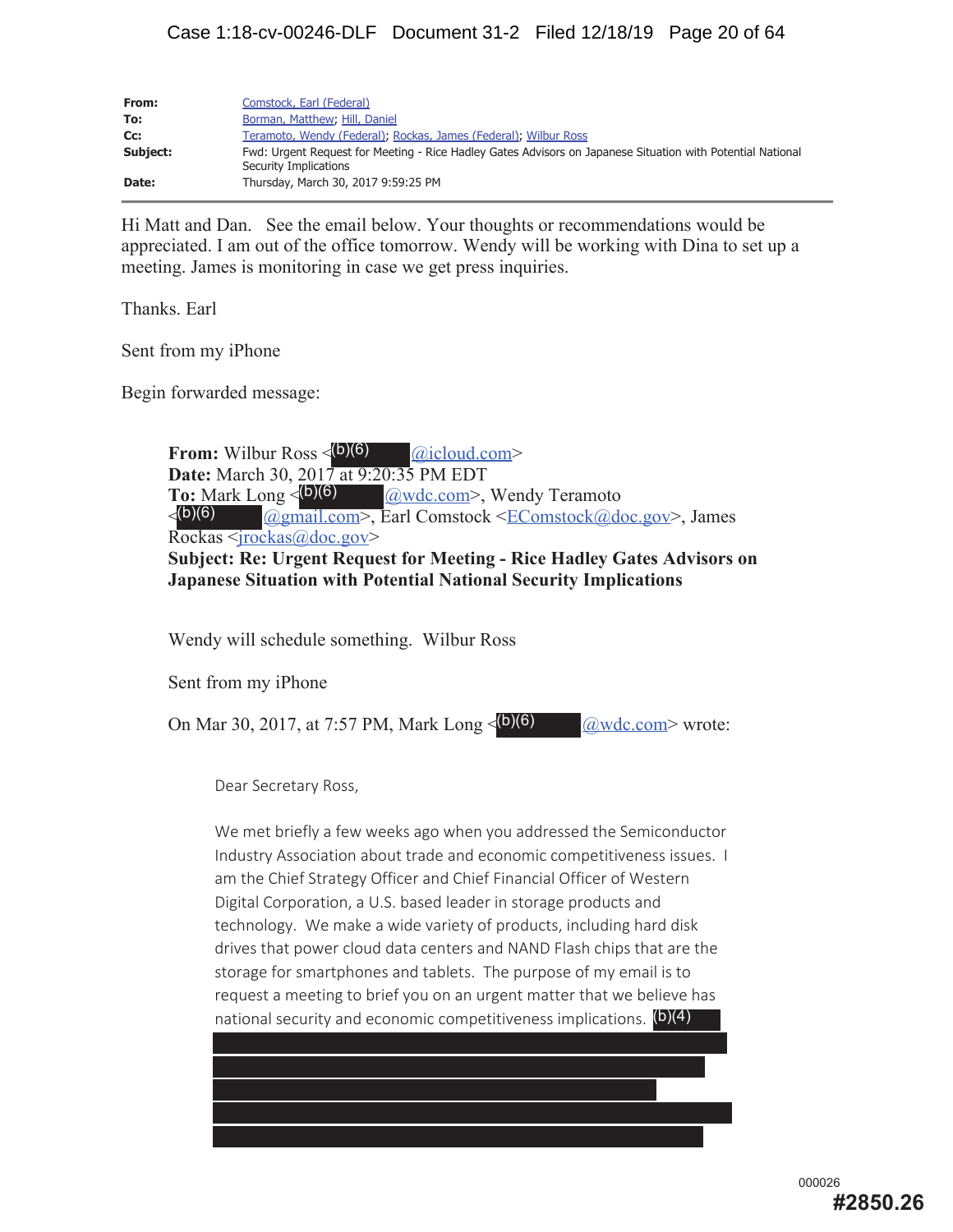

#### **Meeting Request:**

I am planning to be in D.C. the week of April 10 and would greatly appreciate the opportunity to meet with you and explain the details of this situation and the potential national security and economic competitiveness implications. In the event that meeting next week (the week of April 3) is preferable, I could adjust my schedule accordingly. I will follow up with a phone call to your team as well.

#### **Brief Background on Western Digital:**

We are headquartered in San Jose, California and we employ approximately 8,250 people in the U.S., the majority of whom are highly skilled engineers. In fiscal 2016 (ended July 1, 2016), we had proforma revenue of approximately \$18 billion, with strong profitability and cash flow. We invest heavily in research and development to create the innovations required to store ever-increasing amounts of data and to enable consumers, businesses and governments to generate value from all that information. Our customers include all of the leading cloud service providers (such as Amazon, Facebook and Google), mobile phone providers (such as Apple) and original equipment manufacturers (OEMs, such as HP, HPe, IBM, NetAPP and Dell/EMC) through which we provide storage technology that contains and protects critical business, consumer, government and military data.

The NAND flash that we develop with our partner, Toshiba, is the foundation for storing data today and will fundamentally enable new areas of innovation with mission critical commercial and military applications, such as:

- the Internet of Things,
- connected and autonomous vehicles, including cars, trucks, UAVs, etc.,
- the evolution of cloud and mobile computing,
- the deployment of augmented and virtual reality applications,
- advanced manufacturing networks featuring next-generation robotics,
- new compute architectures leveraging artificial intelligence and machine learning and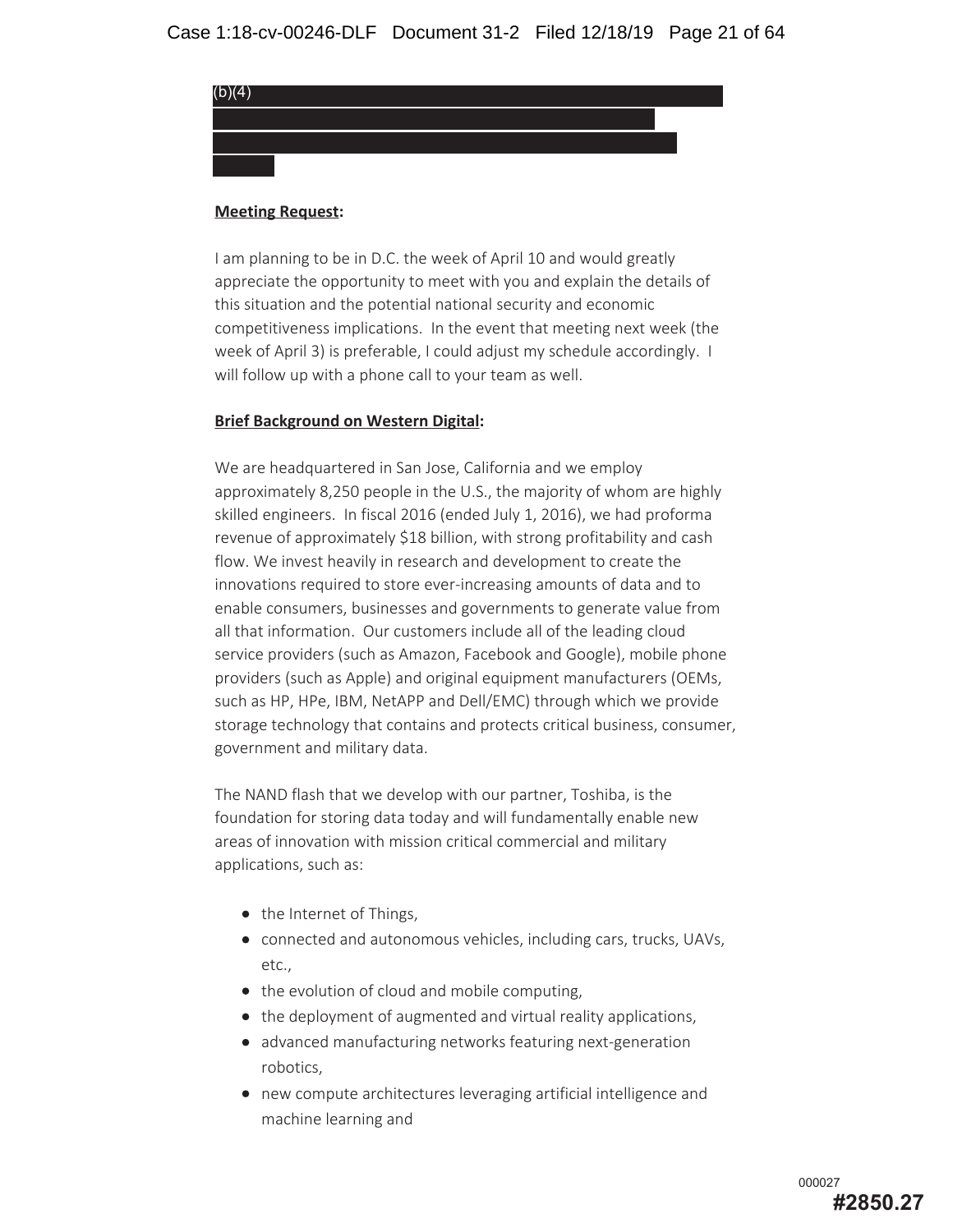big data mining and algorithmic analysis,

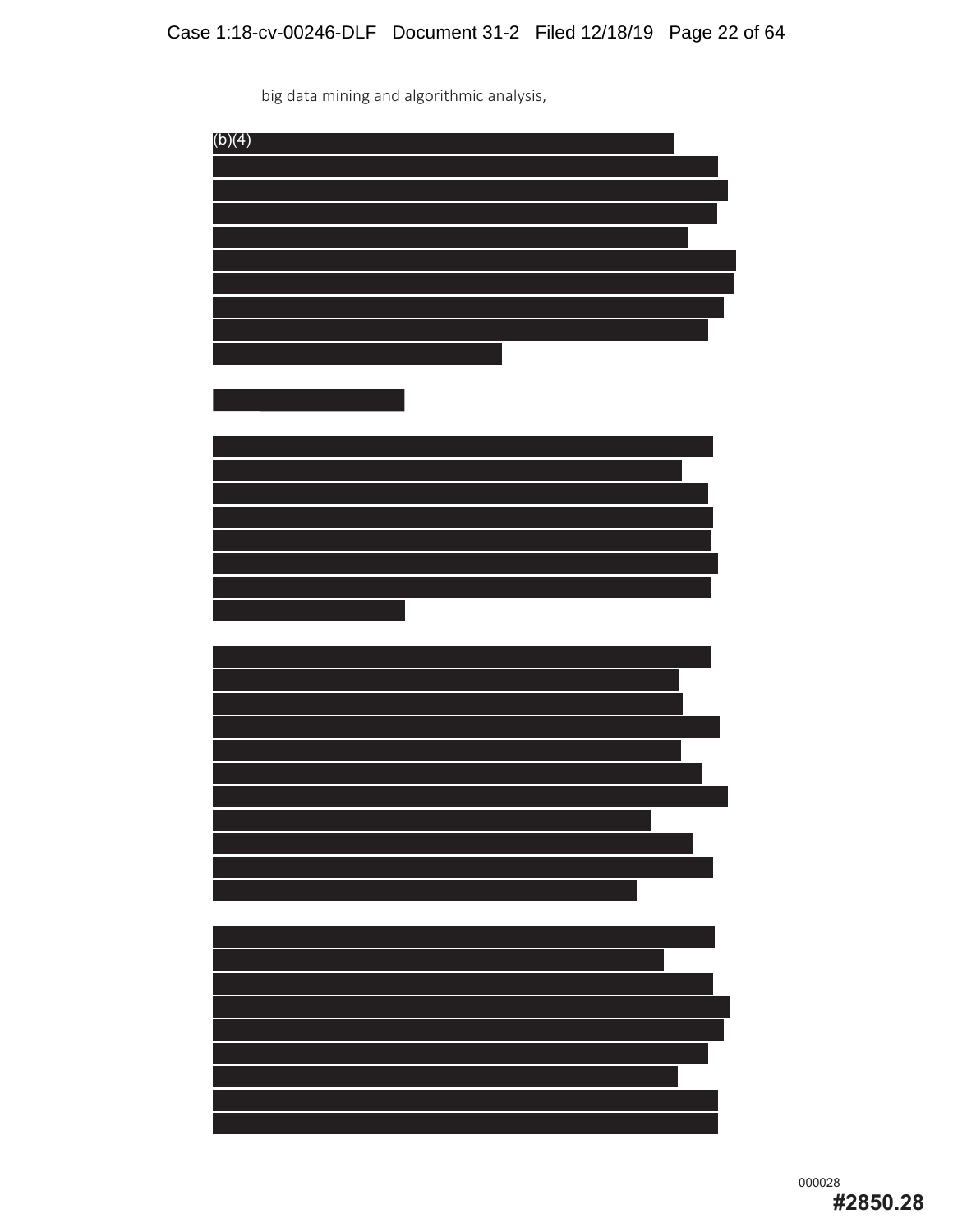The proposed transaction timetable is short due to Toshiba's ongoing financial crisis. Initial bids were submitted this week and Toshiba will be making decisions over the next few weeks. As a result, we would appreciate the opportunity to brief you as soon as possible. I have copied my assistant, Maria, who will also help with scheduling logistics.

Best regards,

Mark

(b)(4)

Mark P. Long Chief Strategy Officer & Chief Financial Officer Western Digital Corporation 5601 Great Oaks Parkway San Jose, CA 95119 @wdc.com o: 408-717-<mark>(b)</mark>  $m:(b)(6)$ Assistant: Maria Allen  $( b)(6)$ (b)(6)  $(\omega_{\text{wdc.com}}$ , 408-717 $(\mathsf{b})$ 

Western Digital Corporation (and its subsidiaries) E-mail Confidentiality Notice & Disclaimer:

This e-mail and any files transmitted with it may contain confidential or legally privileged information of WDC and/or its affiliates, and are intended solely for the use of the individual or entity to which they are addressed. If you are not the intended recipient, any disclosure, copying, distribution or any action taken or omitted to be taken in reliance on it, is prohibited. If you have received this e-mail in error, please notify the sender immediately and delete the e-mail in its entirety from your system.

 $\overline{\phantom{a}}$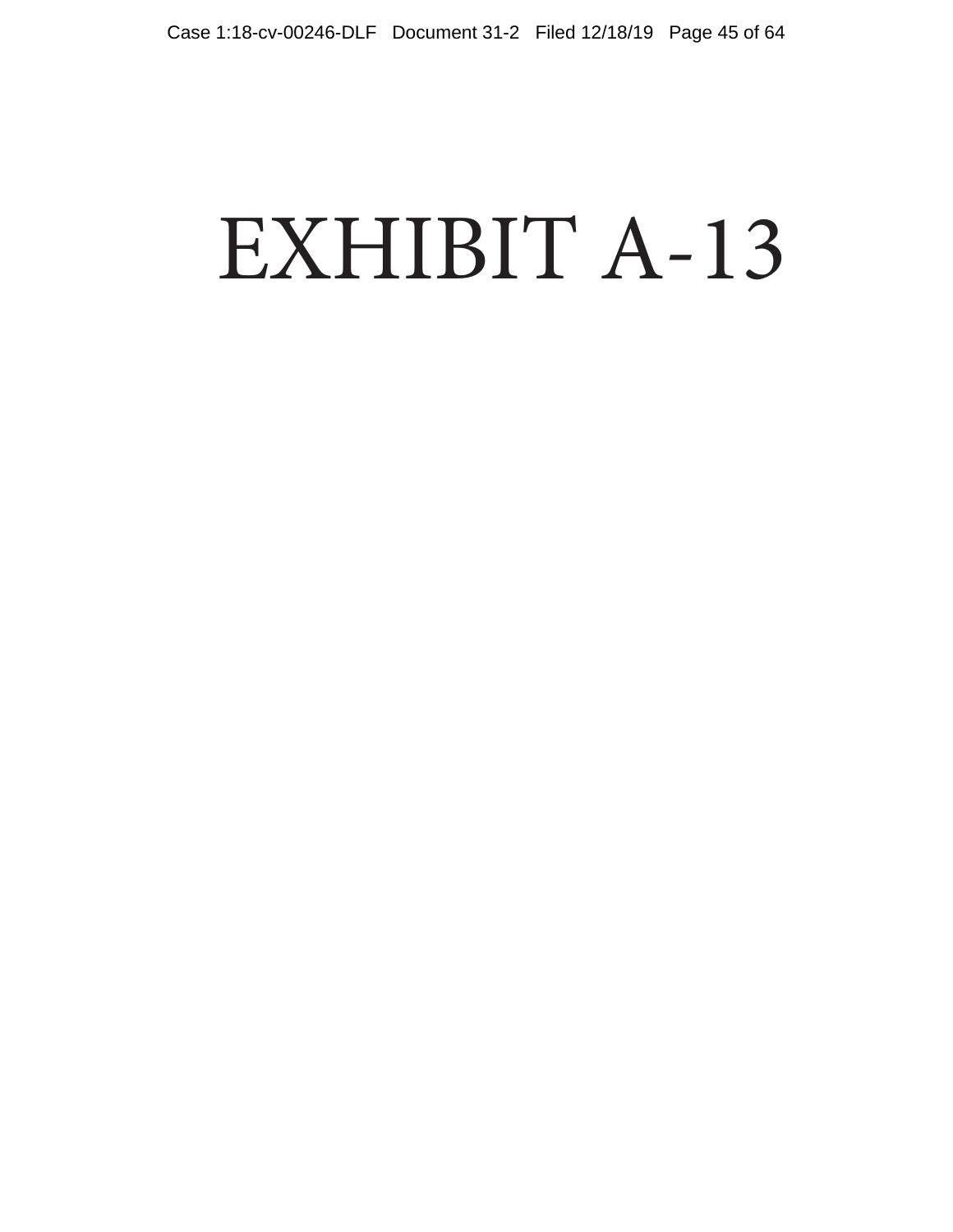#### **Slattery, Elizabeth (Federal)**

| From:    | Leach, Macie (Federal)                                     |
|----------|------------------------------------------------------------|
| Sent:    | Saturday, December 1, 2018 12:32 PM                        |
| To:      | Neuhaus, Chelsey (Federal); Armstrong, Katherine (Federal) |
| Subject: | <b>Fwd: New Email Address</b>                              |

Sent from my iPhone

Begin forwarded message:

| $(b)(6)$ non-Gov<br><b>From: Wilbur Ross &lt;</b><br>$\geq$                                                                                                                                                |
|------------------------------------------------------------------------------------------------------------------------------------------------------------------------------------------------------------|
| Date: November 28, 2018 at 3:40:32 PM MST                                                                                                                                                                  |
| To: sleach@doc.gov                                                                                                                                                                                         |
| <b>Subject: Fwd: New Email Address</b>                                                                                                                                                                     |
| Please schedule. W                                                                                                                                                                                         |
| Sent from my iPad                                                                                                                                                                                          |
| Begin forwarded message:                                                                                                                                                                                   |
| (b)(6)<br><b>From:</b> Oscar Iglesias Sanchez <<br>$\geq$<br>Date: November 27, 2018 at 6:51:34 PM EST<br>$(b)(6)$ non-Gov<br>$(b)(6)$ non-Gov<br>To: "<br>$\geq$<br><b>Subject: Re: New Email Address</b> |
| Hi Wilbur - just following up on my prior note. Please let me<br>you.                                                                                                                                      |
| Thanks,<br>Oscar                                                                                                                                                                                           |

Thanks Wilbur. Our CEO, Vicente Di Loreto, could be in Washington any day starting from this upcoming Monday, November 26<sup>th</sup>, subject to your availability and preference as to day, time and location. If you don't mind, Vicente may be joined by one or two Codere board members, which I would confirm with you prior to the meeting.

know what works best for

Thanks again and please let me know what works best for you from a scheduling standpoint.

Best regards, Oscar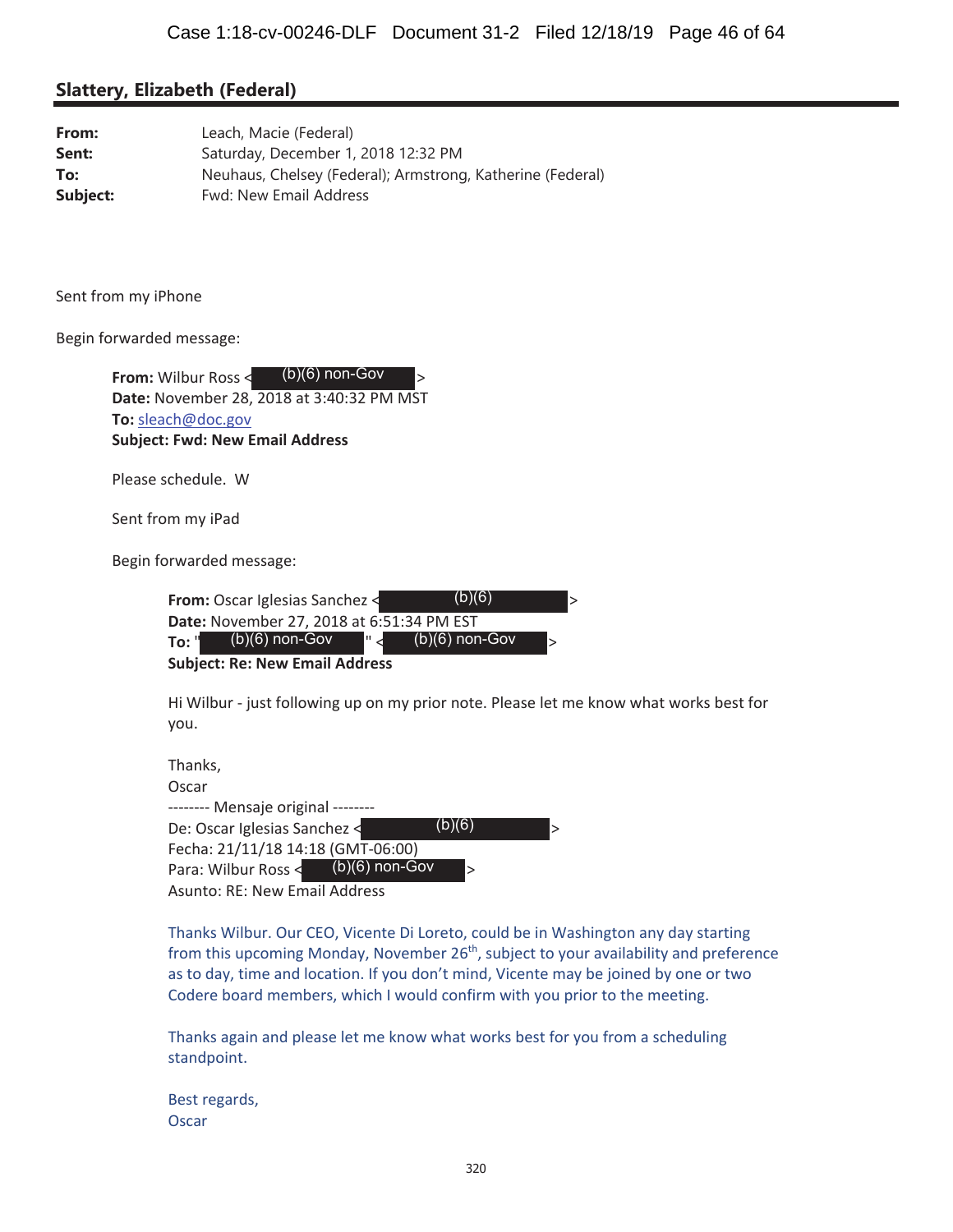| From: Wilbur Ross [mailto (b)(6) non-Gov  |        |  |
|-------------------------------------------|--------|--|
| Sent: lunes, 19 de noviembre de 2018 9:48 |        |  |
| To: Oscar Iglesias Sanchez <              | (b)(6) |  |
| <b>Subject: Re: New Email Address</b>     |        |  |

Dear Oscar, thanks for your note I would be happy. To meet with him but some other pressing matters Will prevent me from Going to the G 20 if he will be in Washington any timeSoon I will be glad to se him wilbur ROSS

Sent from my iPhone

 $(b)(6)$ On Nov 18, 2018, at 10:21 AM, Oscar Iglesias Sanchez < wrote:

Dear Wilbur,

Hoping all is well with you. I know you are busy, so will keep my note short. Based on recent press accounts, I understand you will be in Buenos Aires for the G-20 meeting on November 30<sup>th</sup> and December 1<sup>st</sup>: was hoping you would be willing to take a 15 minute meeting with the global CEO of Codere while you are there.

As you may already know, Codere is a Spain based but multi-national gaming company majority owned by U.S. investment funds (following completion of a debt for equity exchange in April 2016). Our Argentine business is (or rather was) the most significant contributor of EBITDA and cash flow to our group and is under significant pressure due to both recent material tax increases on our sector and a near-term expectation of further tax increases.

When you can, please let me know if you are available for the meeting. And, of course, best of luck with on-going trade negotiations.

Best regards, Oscar Iglesias  $(b)(6)$ 

 $\leq$ image001.png> **Oscar Iglesias** Director Desarrollo Corporativo **Director Corporate Development** 

Avenida de Bruselas, 26 28108 Alcobendas, Madrid T. +34 91.343.2967  $(b)(6)$  $(b)(6)$ 

From: Ross, Wilbur L [mailto 0)(6) non-Gov Sent: martes, 24 de enero de 2017 21:53  $(b)(6)$  non-Gov  $Cc$ : **Subject: New Email Address**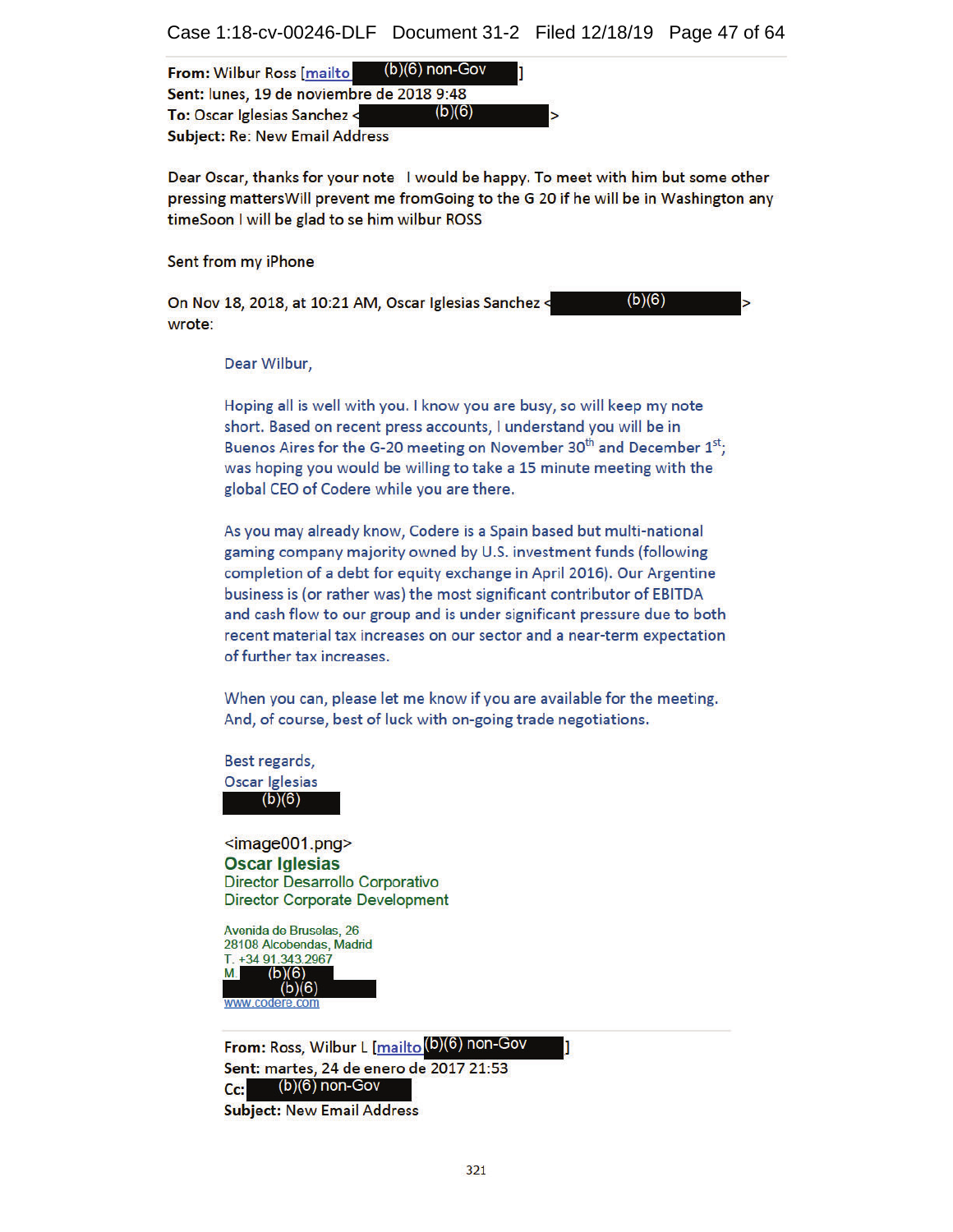Case 1:18-cv-00246-DLF Document 31-2 Filed 12/18/19 Page 48 of 64

Please be advised that I can be contacted at my new email address,  $(b)(6)$  non-Gov **No. My mobile phone number** remains unchanged. (b)(6) non-Gov

Best regards,

**Wilbur Ross** 

#### \*\*\*\*\*\*\*\*\*\*

Confidentiality Note: The information contained in this message, and any attachments, may contain confidential and/or privileged material. It is intended solely for the person(s) or entity to which it is addressed. Any review, retransmission, dissemination, or taking of any action in reliance upon this information by persons or entities other than the intended recipient(s) is prohibited. If you received this in error, please contact the sender and delete the material from any computer. 

\*\*\*\*\*\*\*\*\*\*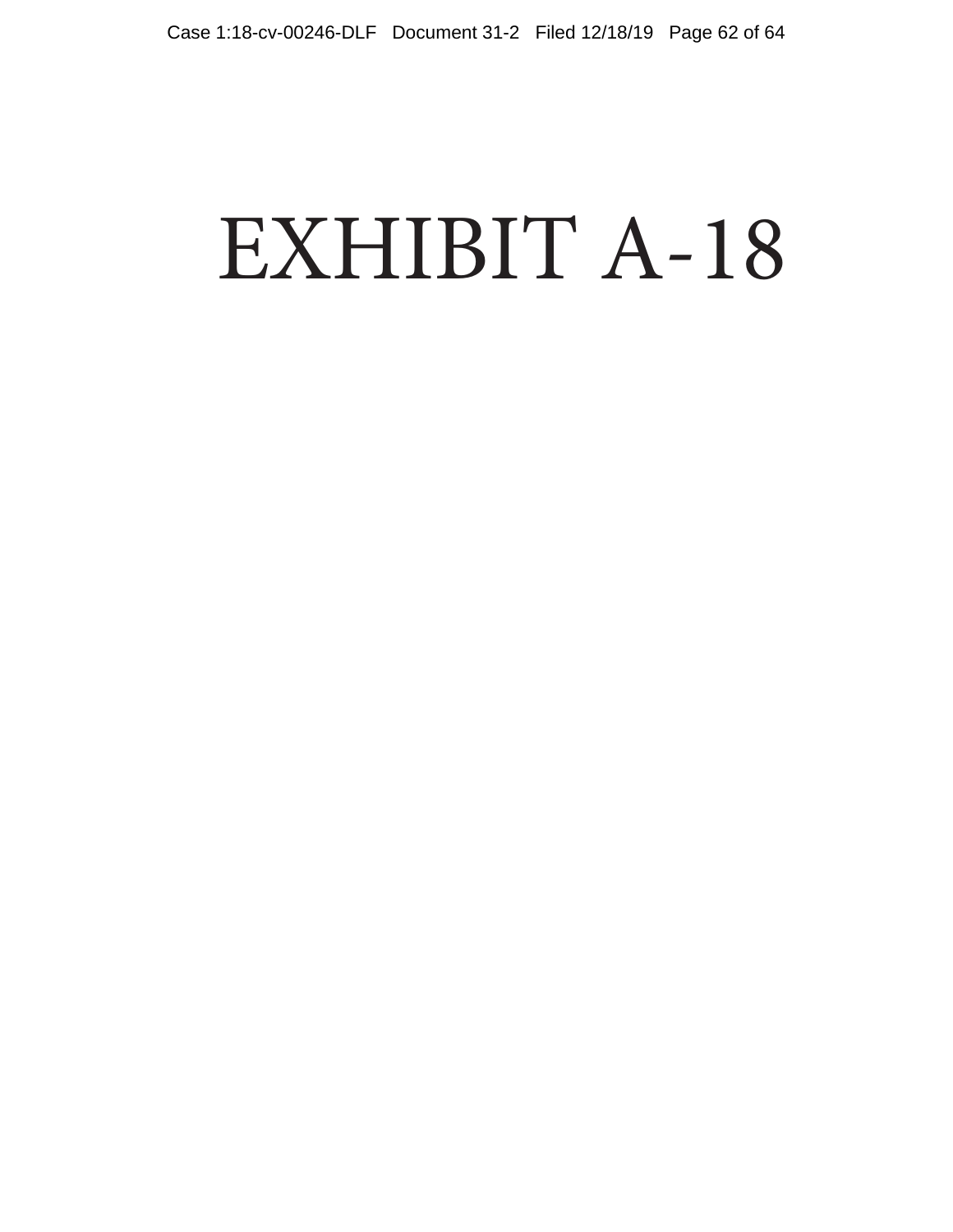#### **Slattery, Elizabeth (Federal)**

| From:    | Teramoto, Wendy (Federal)                                                                 |  |
|----------|-------------------------------------------------------------------------------------------|--|
| Sent:    |                                                                                           |  |
| To:      | Tuesday, April 24, 2018 4:17 AM<br>Dianna Dunne $\binom{(b)(6)}{0}$ @milkeninstitute.org) |  |
| Subject: | Re: You are invited - An evening with Mary Erdoes                                         |  |

Let's talk this morning. I won't be landing until Monday afternoon. Thanks for everything!

On Apr 23, 2018, at 6:43 PM, Dianna Dunne (b)(6)  $\omega$ milkeninstitute.org) < (b)(6)  $\omega$ milkeninstitute.org> wrote:

Thanks for the heads up. Maybe we can discuss Monday and Tuesday night dinners when you have a moment tomorrow. Not sure if he set on this one though there may be 1-2 we would be interested in him stopping by prior to him sitting at one in particular...

From: Teramoto, Wendy (Federal) [mailto: WTeramoto@doc.gov] Sent: Monday, April 23, 2018 3:26 AM **To:** Dianna Dunne  $(b)(6)$   $\omega$  milkeninstitute.org  $(b)(6)$   $\omega$  milkeninstitute.org> Subject: Fwd: You are invited - An evening with Mary Erdoes

Begin forwarded message:

| $(b)(6)$ non-Gov<br><b>From: Wilbur Ross &lt;</b><br>$\mathord{\rhd}$ |
|-----------------------------------------------------------------------|
| <b>Date:</b> April 12, 2018 at 11:55:17 AM EDT                        |
| <b>To:</b> "Teramoto, Wendy (Federal)" $\leq$ WTeramoto@doc.gov>      |
| <b>Subject: Fwd: You are invited - An evening with Mary Erdoes</b>    |

FYL W

Sent from my iPhone

Begin forwarded message:

| From: "de Givenchy, Olivier"                    |                                    |
|-------------------------------------------------|------------------------------------|
| (b)(6)                                          | $(a)$ jpmorgan.com>                |
| <b>Date:</b> April 11, 2018 at 6:04:19 PM GMT-5 |                                    |
| $To:$ $\frac{v(b)(6)}{b}$ non-Gov               | $\vert \cdot \vert$ (b)(6) non-Gov |
| Cubicate Van ana invited                        | An ovening with Mouy Fudes         |

Subject: You are invited - An evening with Mary Erdoes

**Dear Secretary Ross,** 

Mary Callahan Erdoes, Chief Executive Officer of J.P. Morgan Asset & Wealth Management is visiting LA on the occasion of The Milken Global Conference where she will be a speaker. Zoe and I are organizing a cocktail reception in her honor at our home and would love you to join us.